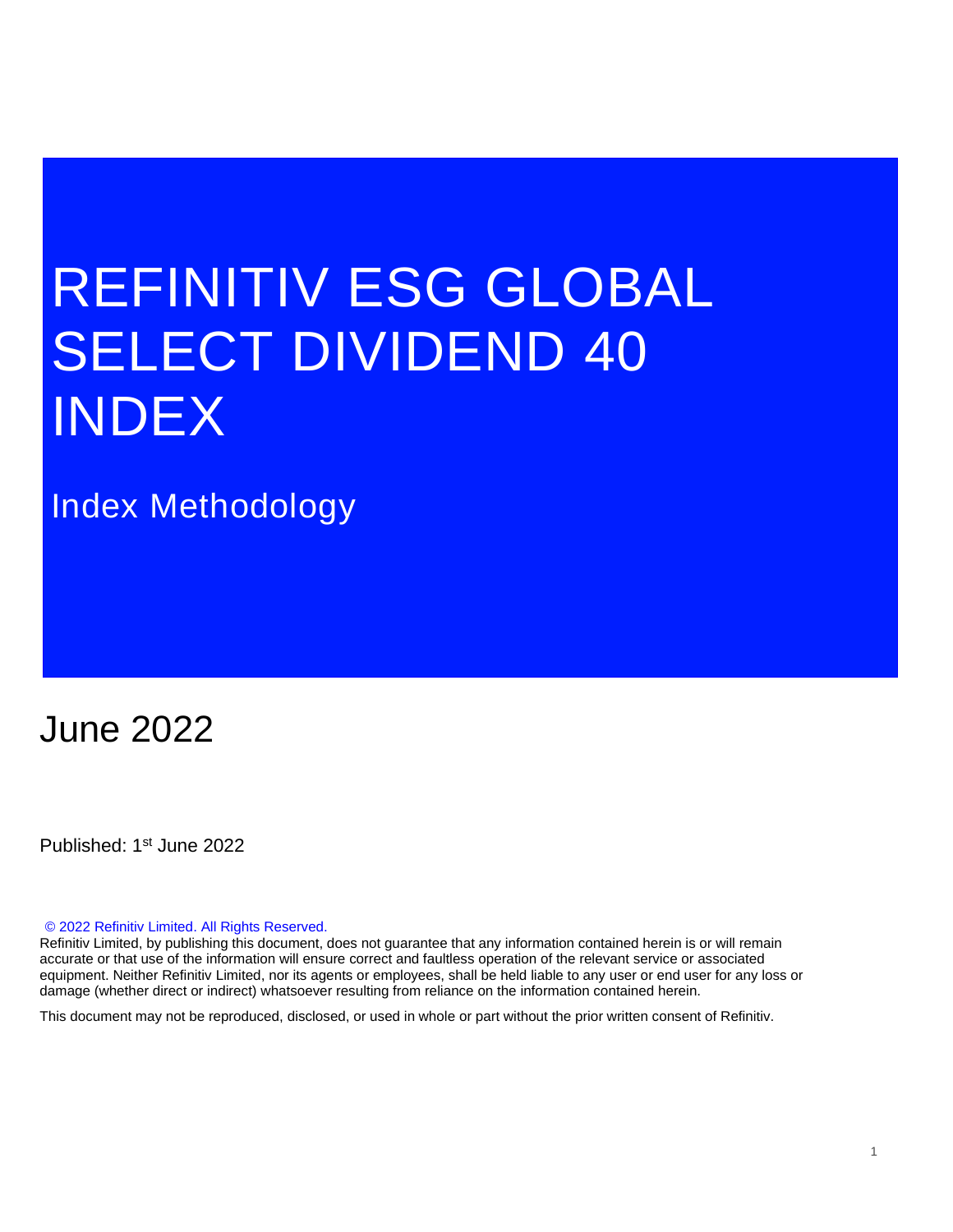# **Contents**

# **Intended Readership**

This document provides details on the construction and maintenance of the Refinitiv ESG Global Select Dividend 40.

# **Document Publication**

This document is available on the Refinitiv website and on request.

# **Feedback**

Your questions about the document, suggestions, and contributions are welcome. Please address enquiries to: IndexManagers@refinitiv.com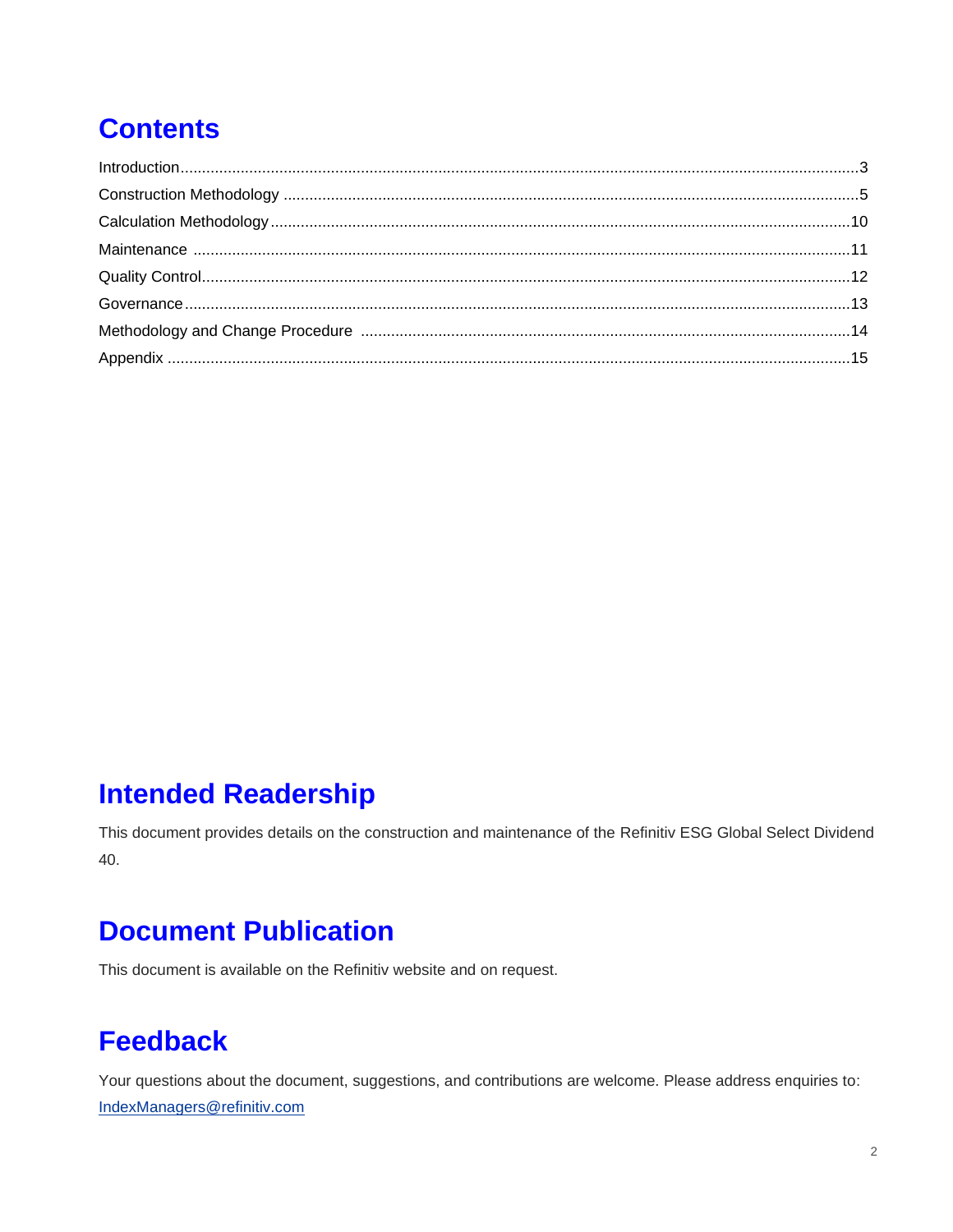# **1. INTRODUCTION**

#### <span id="page-2-0"></span>**1.1 Refinitiv Indices**

Serving more than 40,000 institutions in over 190 countries, Refinitiv provides information, insights and technology that drive innovation and performance in global financial markets. Our heritage of integrity enables our customers to make critical decisions with confidence while our best-in-class data and cutting-edge technologies enable greater opportunity.

We enable the financial community to trade smarter and faster, overcome regulatory challenges, and scale intelligently.

Refinitiv provides trusted and innovative indices and index-related services to the investment community. Whether one requires indices for benchmarking, or for the development of investment vehicles, Refinitiv offers a range of index solutions to satisfy the requirements.

#### **1.2 The Index**

The Refinitiv ESG Global Select Dividend 40 captures the performance of stocks of companies in Refinitiv Global Developed Market Index that actively invest in and promote environmental, social and governance (ESG) values and principles in the running of their businesses. The index tracks the price return, total return and net total return of selected 40 constituents. The index is a weighted index with a constituents cap of 5%.

#### **1.3 Constituent Universe**

The constituents' universe is derived from Refinitiv Global Developed Index (South Korea is excluded from this index), which is called the parent index. The parent index is free float adjusted market capitalization weighted index. It is a broad market index including large, mid and small caps. It has following inclusion criteria:

- A minimum 15% free float (companies are dropped if free float falls below 10% after inclusion);
- A minimum of 3 months trading history;
- Companies with multiple international listings are included on the basis of country of incorporation, security's primary listing and volume. In most cases, the country of incorporation is same as primary listing. For few exceptions where the country of incorporation is not where the security has the primary listing, Refinitiv uses the security's primary listing to determine membership.
- Various liquidity measures are used to ensure illiquid companies are not included in the index, and all constituents need to satisfy the following criteria:
	- $\circ$  Be part of the top 99.5% of the free float market capitalisation of the exchanges under consideration;
	- $\circ$  Be part of the top 99.5% of the trading value of the exchanges under consideration;
	- o Trade on at least 90% of trading days; and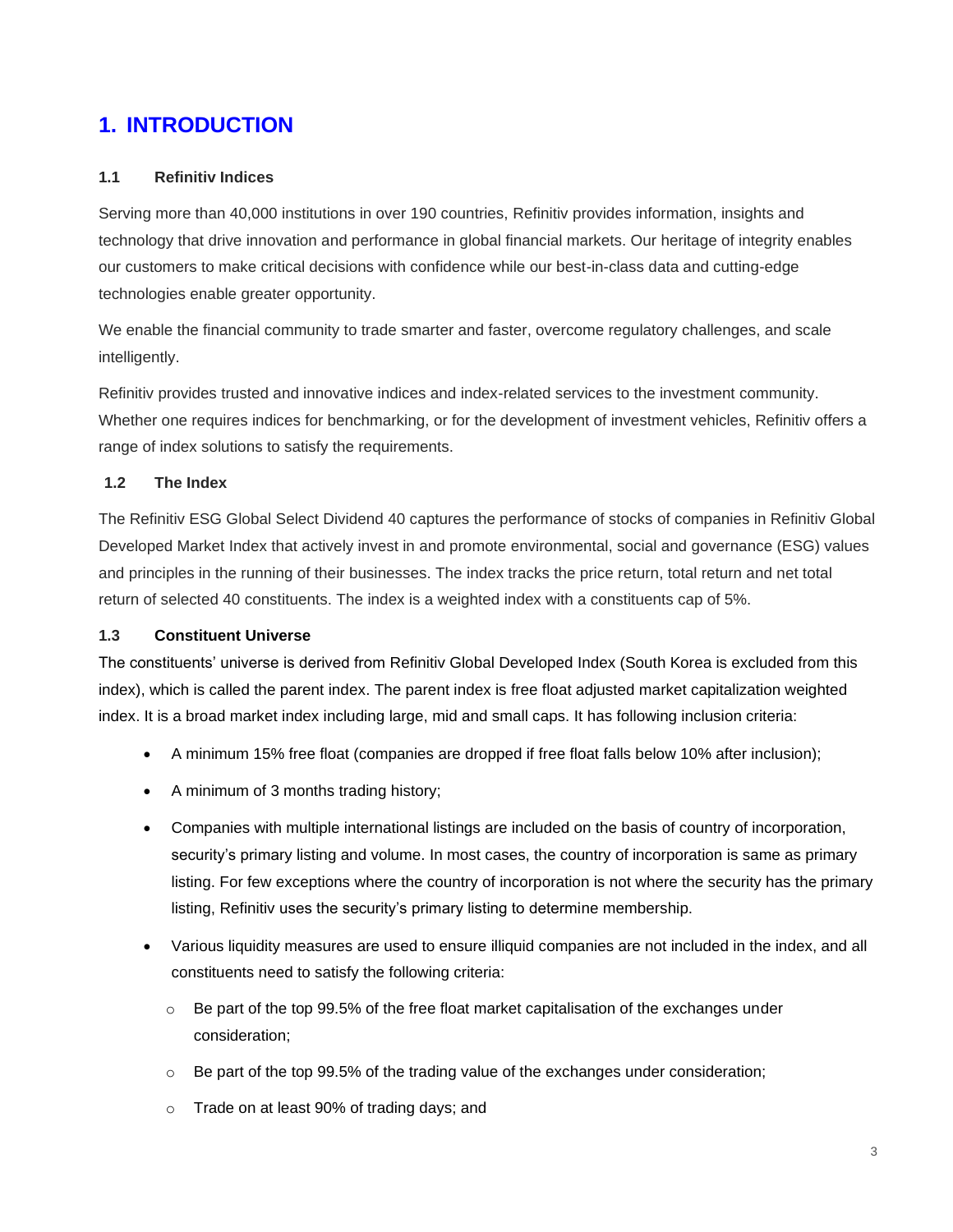o Have a minimum unadjusted market cap of US\$150mn and free float adjusted market cap of US\$75mn

The parent index is rebalanced biannually every April and October.

For a complete description of the index rules, please refer to the methodology for Refinitiv Global Equity indices, [here](https://financial.thomsonreuters.com/content/dam/openweb/documents/pdf/financial/global-equity-index-methodology.pdf)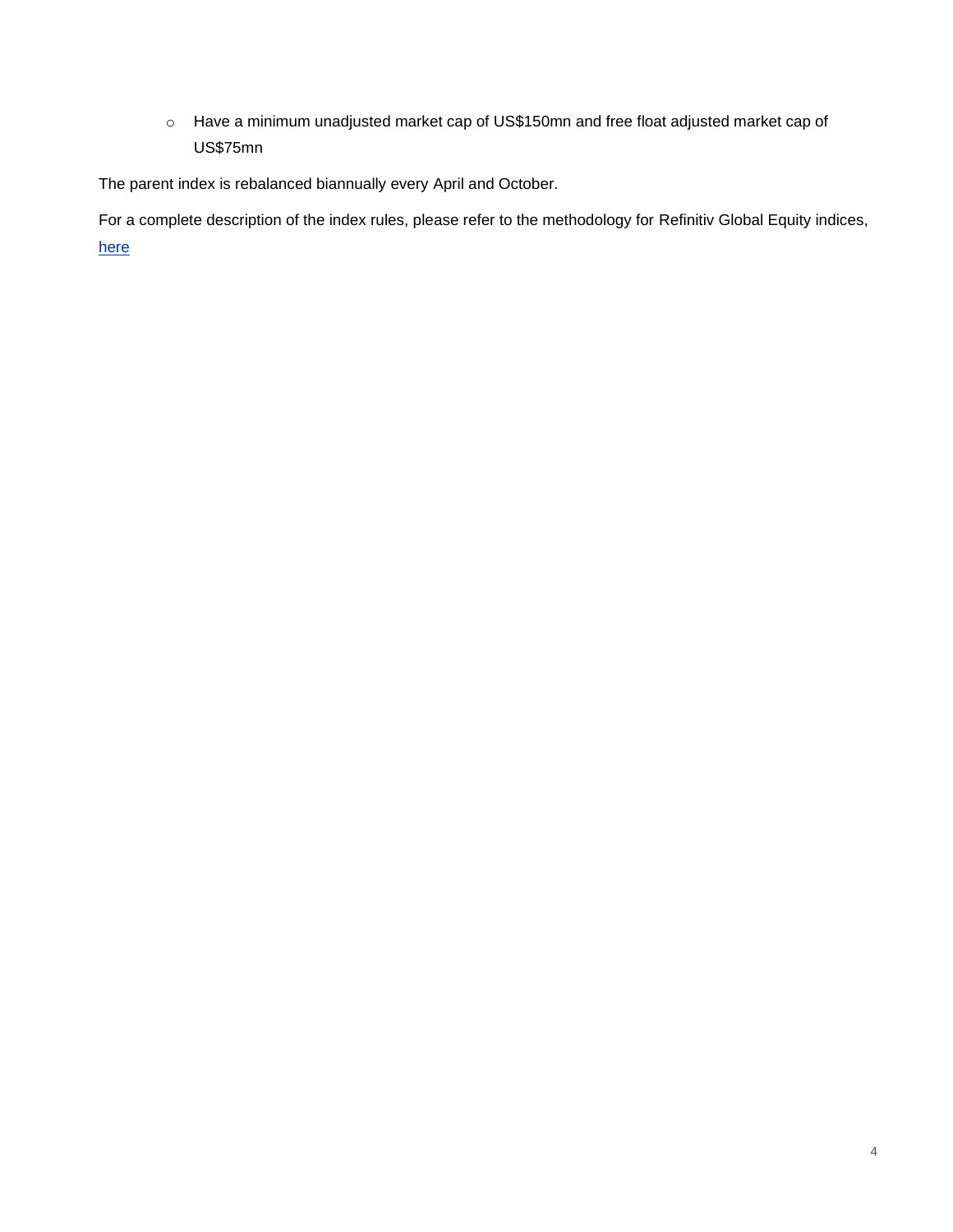# **2. CONSTRUCTION METHODOLOGY**

#### <span id="page-4-0"></span>**2.1 Universe**

The Index Universe is made of companies from countries as described in section 1.3

The universe is as observed on the review effective date.

#### **2.2 Data**

All stocks in the base universe are first screened for the following indicators:

- o Market Cap
- o Pricing available on rebalance date
- o Share Type
- o TRBC
- o Company Code from Refinitiv product DataStream
- o Dividend Yield (as of rebalance date)
- o Dividend Payout Ratio Percent, 5 year average
- o Dividend Per Share, Mean, Forward, Next 12 months
- o Reuters Knowledge Direct (RKD) identifier (for NAICS data lookup)
- o Indicator whether revenue is derived from specific NAICS codes:
	- 212111 Bituminous Coal and Lignite Surface Mining
	- 212112 Bituminous Coal Underground Mining
	- 213111 Drilling Oil and Gas Wells
	- 213112 Support Activities for Oil and Gas Operations
	- 213113 Support Activities for Coal Mining
	- 21111 Oil and Gas Extraction
	- 21211 Coal Mining
		- 2111 Oil and Gas Extraction
	- 2121 Coal Mining
	- 211 Oil and Gas Extraction
	- 333132 Oil and Gas Field Machinery and Equipment Manufacturing
	- 42152 Coal and Other Mineral and Ore Wholesalers
	- 4861 Pipeline Transportation of Crude Oil
	- 48611 Pipeline Transportation of Crude Oil
- o ESG composite scores
	- ESG score
	- **ESGC** score (addition of controversies)
	- **ESG controversies score**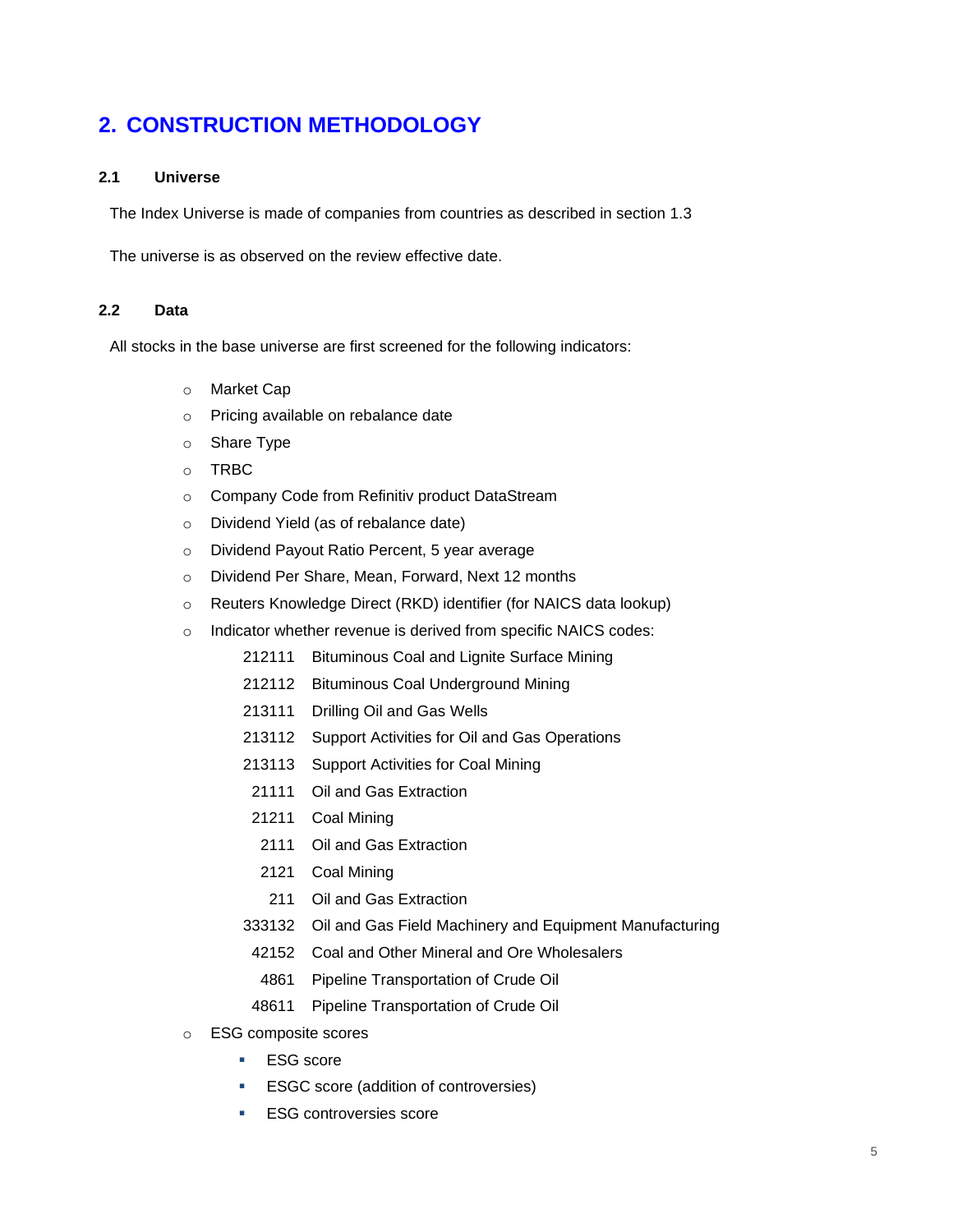- o UN Global Compact-related data points:
	- **ESG\_ControvAntiCompetition**
	- **ESG\_ControvBusinessEthics**
	- ESG\_ControvChildLabor
	- **ESG\_ControvCriticalCountries**
	- **ESG\_ControvDiversityOpportunity**
	- **ESG\_ControvEnv**
	- **ESG\_ControvFreedomofAssociation**
	- **ESG\_ControvHumanRights**
	- **ESG** ControvPublicHealth
	- **ESG\_ControvWorkingCondition**
	- **ESG\_RecentControvAntiCompetition**
	- **ESG\_RecentControvBusinessEthics**
	- ESG\_RecentControvChildLabor
	- **ESG\_RecentControvCriticalCountries**
	- **ESG\_RecentControvDiversity**
	- ESG\_RecentControvEnv
	- **ESG\_RecentControvHumanRights**
	- **ESG\_RecentControvPublicHealth**
	- **ESG\_RecentControvWorkingCondition**
	- ESG\_Strikes
- o ESG\_Armaments
- o ESG\_ArmamentRevenues
- o ESG\_AntiPersonnelLandmines
- o ESG\_ClusterBombs
- o ESG\_Tobacco
- o ESG\_TobaccoRevenues
- o ESG\_Nuclear (does company produce nuclear reactors, produce nuclear energy, or is active in nuclear energy industry)
- $\circ$  ESG NuclearProduction (percentage of total energy production from nuclear energy)
- o ESG\_Nuclear5Pct (are revenues/energy from nuclear greater than 5% of revenues/energy)
- o ESG\_Gambling
- o ESG\_GamblingRevenues
- o ESG\_Pornography
- o ESG\_Alcohol
- o ESG\_AlcoholRevenues
- o ESG\_AnimalTesting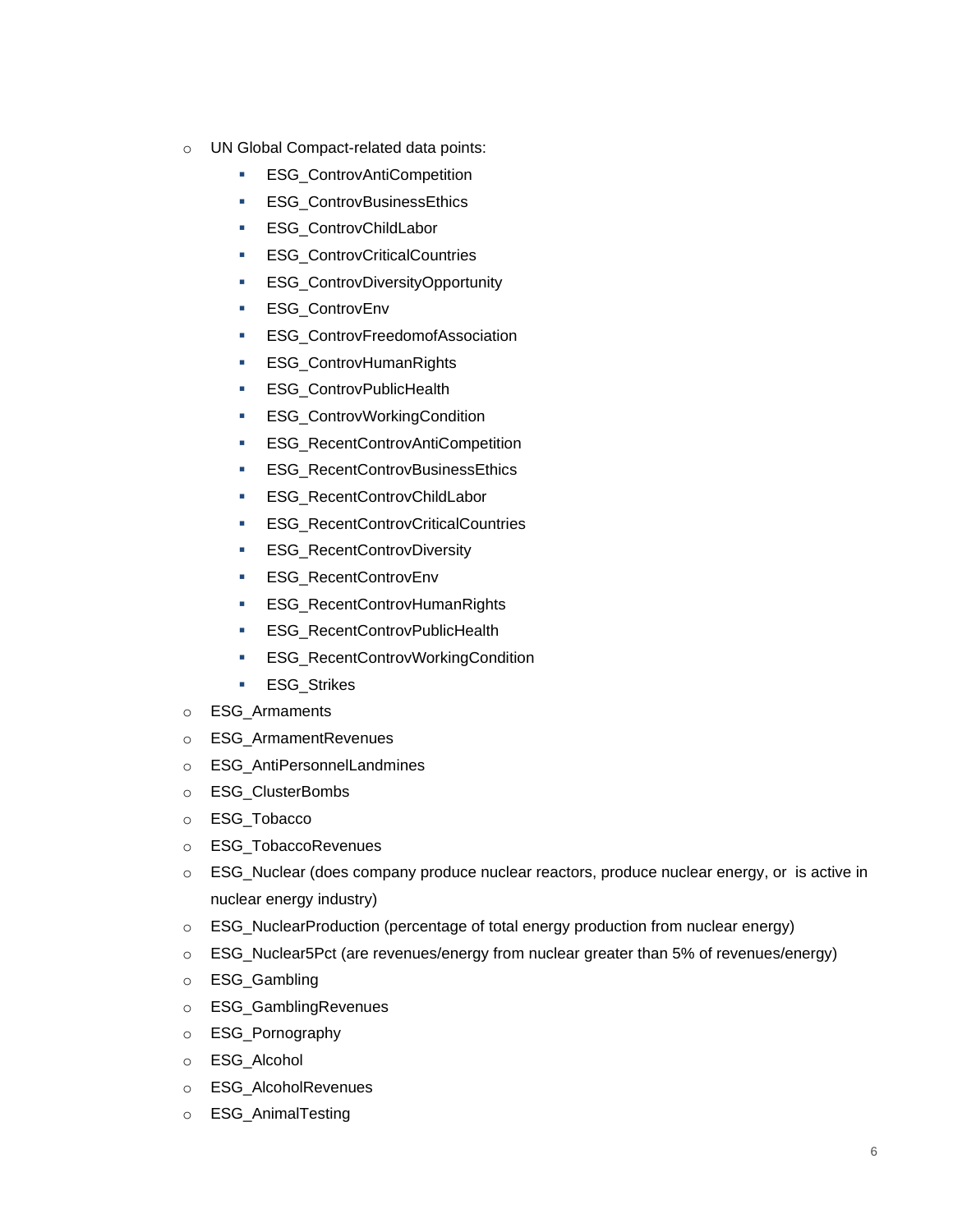- o ESG\_AnimalTestingCosmetics
- o ESG\_GMOProducts
- o ESG\_BriberyFraudControv
- o Average Daily Traded Value (ADTV), 365 calendar days.

#### **2.3 Composition list**

- Filter companies for which no market cap could be established.
- Sector specific filter: Using The Refinitiv Business Classification (TRBC), remove instruments associated with the following codes (and any descendant codes):
	- o 501010 Coal
	- o 501020 Oil and Gas
	- o 501030 Oil and Gas Related Equipment and Services
	- o 591010 Electric Utilities & IPPs
	- o 591020 Natural Gas Utilities
	- o 591040 Multiline Utilities
	- o 52101010 Aerospace and Defense
	- o 54101010 Brewers
	- o 54101020 Distillers
	- o 54102030 Tobacco
	- o 5110102012 Pesticide
	- o 5120102012 Coke Coal Mining
	- o 5330102013 Quick Service Restaurants
	- o 5330203016 Adult Entertainment Production and Broadcasting
	- o 5330204016 Adult Publishing
	- o 5340309025 Adult Products Retailers
	- o 5410103011 Carbonated Soft Drinks
	- o 5410201013 Red Meat
	- o 5410201016 Sugarcane Farming
	- o 5410201020 Fur Farming
	- o 5410202022 Sugar & Artificial Sweeteners
	- o 5410202023 Chocolate & Confectionery
- □ Index specific filter
	- o ESG and Industry Filtering (in addition to TRBC filtering, above)
		- **UN Global Compact** 
			- For each company, we sum the values of the 19 "controversies" and "recent controversies" data points listed above and take only those candidates with a sum of 0.
			- Include only companies where the "Strikes" data point is FALSE (or NA).
		- **Miscellaneous ESG filters**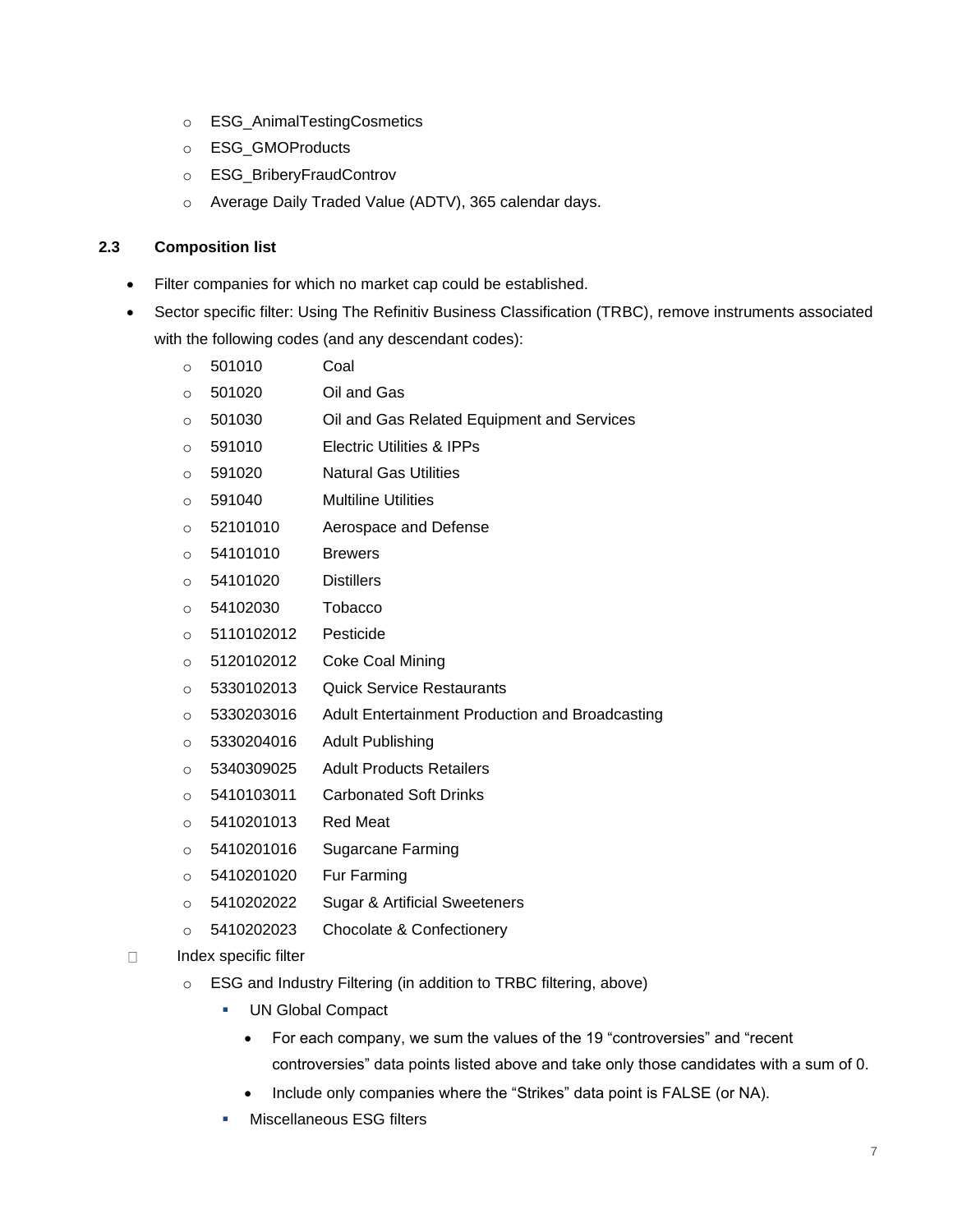- Armaments: Retain companies where Armaments data point is FALSE or NA.
- Armaments Revenue: Retain companies where Armaments Revenue data point is 0 or NA.
- Anti-personnel Land Mines: Retain companies where Anti-personnel Land Mines data point is FALSE or NA.
- Cluster Bombs: Retain companies where Cluster Bombs data point is FALSE or NA.
- Nuclear: Exclude companies where Nuclear data point is TRUE AND Economic Sector is Utilities (59).
- Nuclear Production: Retain companies where nuclear revenue data point is 0 or NA.
- Nuclear Revenue/Energy 5Pct: Exclude companies where Nuclear 5% data point is TRUE AND Economic Sector is Utilities (59).
- Tobacco: Retain companies where Tobacco data point is FALSE or NA.
- Tobacco Revenue: Retain companies where tobacco revenue data point is 0 or NA.
- Gambling: Retain companies where Gambling data point is FALSE or NA.
- Gambling Revenue: Retain companies where gambling revenue data point is 0 or NA.
- Alcohol: Retain companies where Alcohol data point is FALSE or NA.
- Alcohol Revenue: Retain companies where alcohol revenue data point is 0 or NA.
- Pornography: Retain companies where Pornography data point is FALSE or NA.
- Animal Testing: Retain companies where Animal Testing data point is FALSE or NA.
- Animal Testing Cosmetics: Retain companies where Animal Testing Cosmetics data point is FALSE or NA.
- GMO Products: Retain companies where GMO Products data point is FALSE or NA.
- Bribery/Fraud Controversies: Retain companies where Bribery/Fraud Controversies data point is FALSE or NA.
- Calculate the ratio Electricity.to.CO2.Ratio\_grams\_per\_kWh. For any remaining utilities that have passed the TRBC screen, exclude any company for which the ratio cannot be calculated, or where the ratio exceeds the threshold value (315).
- **EXEL A** Remove any companies where any revenue is attributed to the NAICS sectors (for coal) indicated by the add-in.
- **EXECT** Remove any companies without an ESGC (overall ESG + Controversies) score.
- Remove companies below the median ESGC score.
- **Liquidity Screening** 
	- Instruments that do not meet average daily trading value threshold of €5.000.000.
	- **EXEL ARE THE INCO EXELGT FIRE ISSUES FROM THE SAME COMPATE ISSUES:** Remove multiple issues from the same company Code identifier). Retained instrument to represent a given company will be the one with the highest free float market cap. Dual issues are identified using a manually curated list, and (if necessary) only the issue with the highest free float market cap is retained.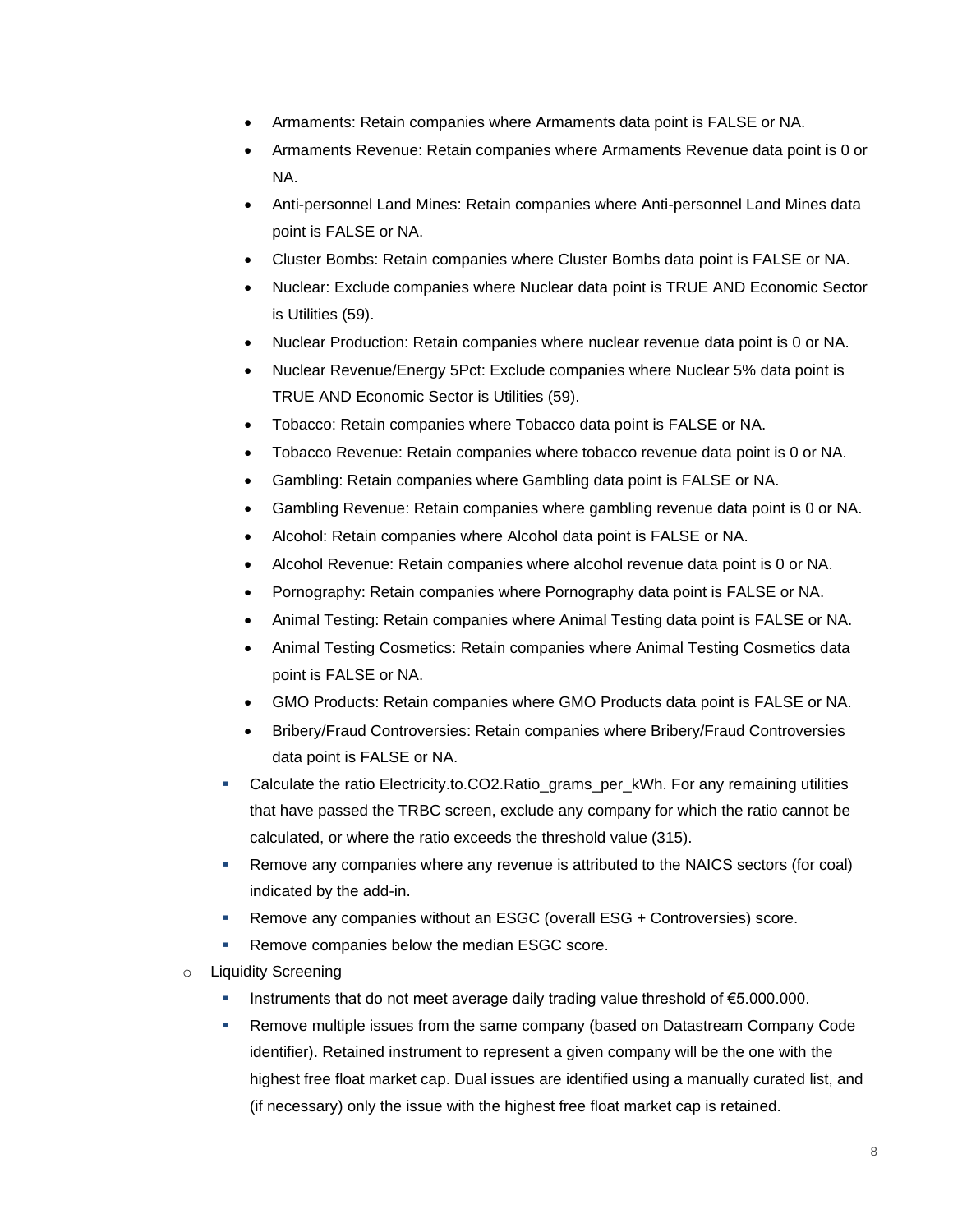- **■** Instruments that are not Ordinary Shares (e.g., Closed Ended Funds, Investment Trusts, Preference Shares) are excluded.
- Instruments that do not have a price as of the rebalance date are eliminated.
- o Dividend Screening
	- **Exclude companies with dividend yield of NA or 0.**
	- **Exclude companies where historical dividend yield payout ratio is NA or 0.**
	- **Exclude companies where mean forward (next twelve month) dividend yield is 0.**
- o Selection of Portfolio
	- **•** Sort by dividend yield, and select portfolio of top 40 companies, ensuring that there is:
		- A maximum of six (6) companies per sector, and
		- A maximum of eight (8) companies per country.
- o Weight by dividend yield (mean estimate, next 12 months; if next 12 month estimated yield is not available [NA or NaN], use historical dividend yield). There is an individual constituent weight cap of 5%.

#### **2.4 Security types**

Only the common stocks types are included in the Index. When multiple listings of a candidate stocks are available, the constituent selected is the one with the highest free float market cap.

#### **2.5 Base values and Inception date**

100, on 02/11/2009

#### **2.6 Index live date**

March 6<sup>th</sup> 2021

#### **2.7 Index types, currencies, calculation frequency**

Price return, Total return and Net Total return. Currency: EUR. Ticks real time, pricing every 15 seconds.

#### **2.8 Index tickers**

| RFESGDP1 1. | Refinitiv ESG Global Select Dividend 40 Price Return Index     |
|-------------|----------------------------------------------------------------|
| RFESGDT1.   | Refinitiv ESG Global Select Dividend 40 Total Return Index     |
| .RFESGDN1   | Refinitiv ESG Global Select Dividend 40 Net Total Return Index |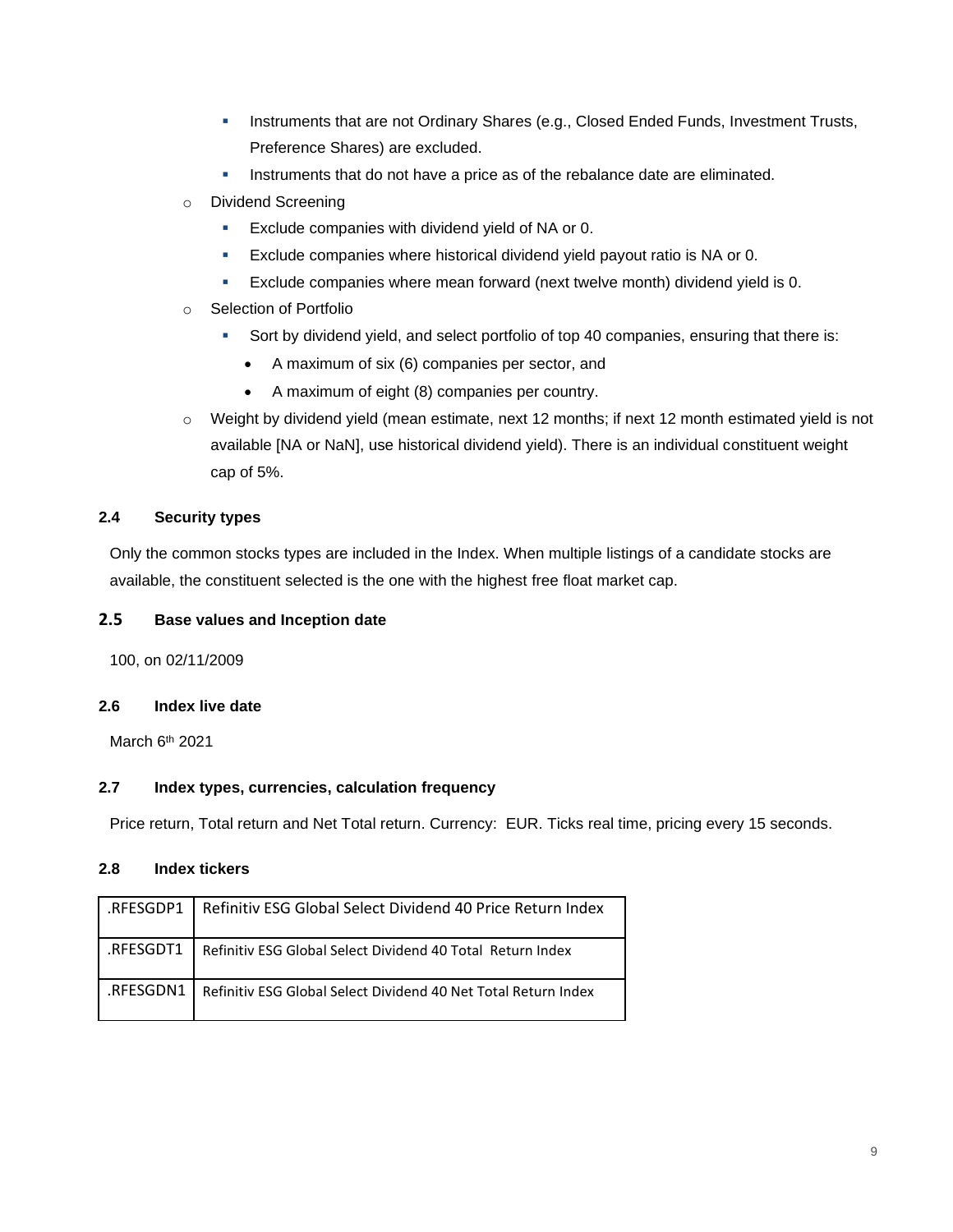# **3. CALCULATION METHODOLOGY**

The index follows the methodology of Refinitiv Global Equity Indices. For details on data requirement, construction and calculation methodology of Refinitiv Global Equity Indices, please refer Refinitiv Global Equity indices Methodology document [here.](http://thomsonreuters.com/en/products-services/financial/equities-markets/global-equity-indices.html)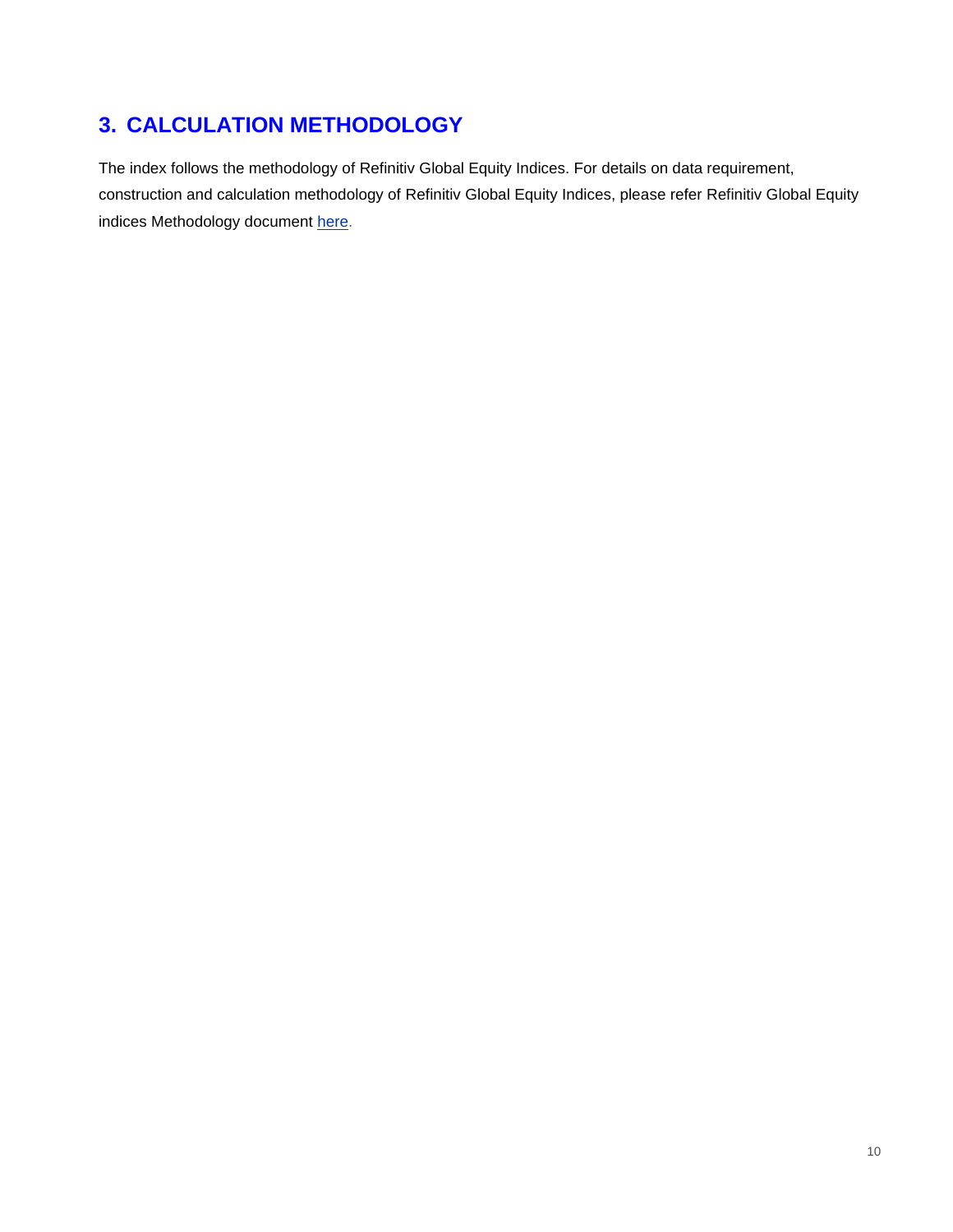### **4. MAINTENANCE**

#### **4.1 Daily Index Maintenance**

The securities which form the Index are re-weighted due to changes in the price of the underlying securities change.

The index is maintained on a daily basis by a dedicated support team. This team is in direct collaboration with the Refinitiv Data Operations Global Corporate Actions teams, and is responsible for identifying all corporate action events that affect the capital structure of a constituent in the index including stock splits, delisting, and symbol changes and ensure these changes are implemented into the index. The team also monitors divisor movements and performs constituent pricing comparisons between independent constituent price sources to ensure the accuracy of the index return values. Where a security in the Index is subject to a merger or acquisition activity or delisting, the security will be deleted from the Index as set out in the Refinitiv Corporate Action Methodology available [here.](https://financial.thomsonreuters.com/content/dam/openweb/documents/pdf/financial/corporate-actions-methodology.pdf)

#### **4.2 Index Rebalance**

Rebalance frequency of Refinitiv ESG Global Select Dividend 40 Index is annual (after close of business on last trading date of October)

This rebalance is the major source of additions and deletions to index. There are no additions to the Index outside of the re-balance process.

#### **4.3 Dividend Cancellation and ad-hoc Rebalance**

If an index constituent cancels the dividend in a financial year, the constituent is deleted without replacement. If due to dividend cancellation triggered deletion of constituents causes index constituents to drop 30 or below, an index rebalance is triggered i.e. an ad-hoc rebalance is performed.

#### **4.4 Removal of index constituents due to trading suspension**

If an index constituent is suspended for trading for minimum 40 trading days, it is removed from the index, with no replacements and without any consideration to add them back if their trading resumes between rebalances. They may become candidates in next rebalance and will be evaluated like other candidates for inclusion in the index.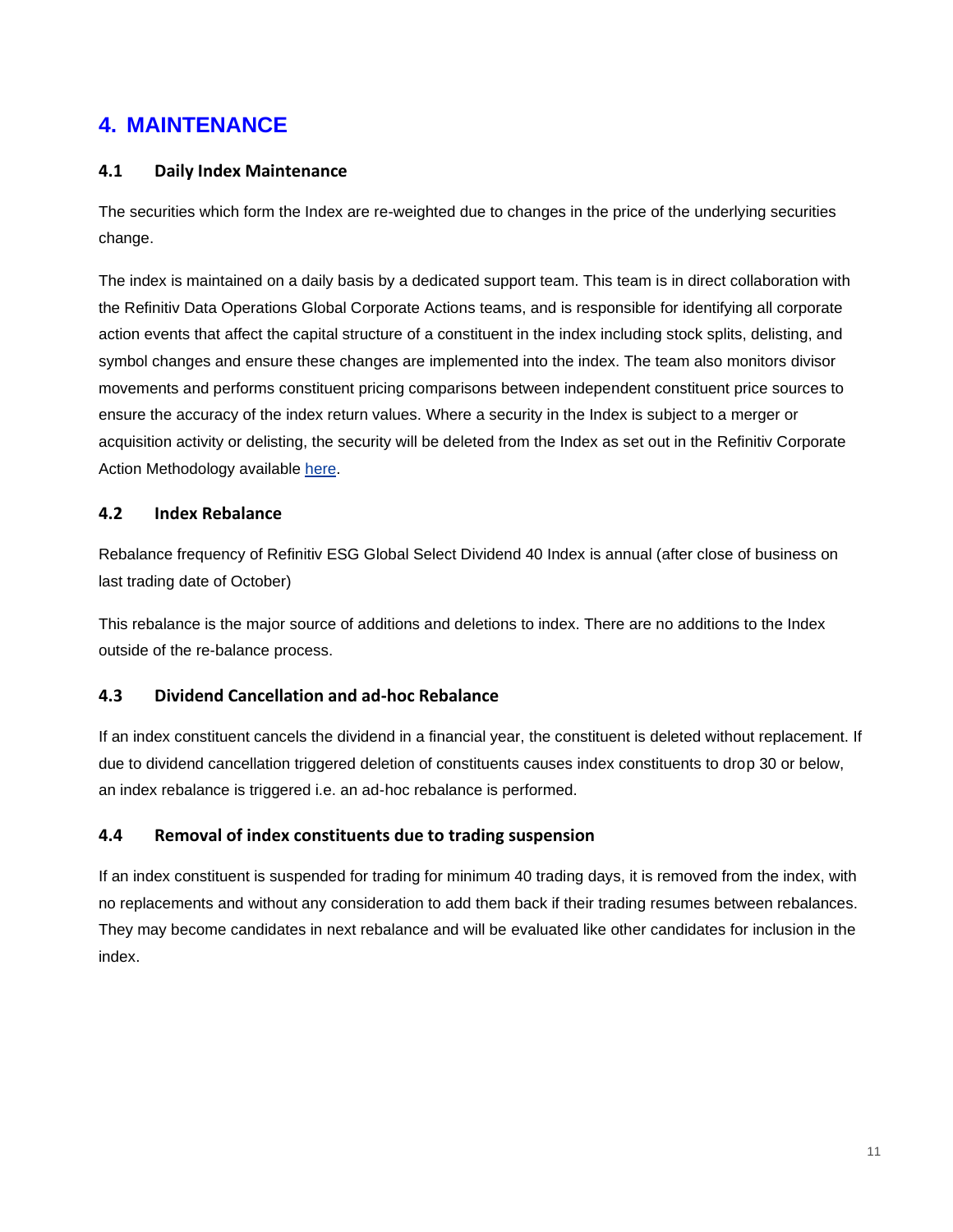# **5. Quality Control**

#### **5.1 Quality Control**

Refinitiv has quality control procedures in place to monitor any prices, whether they are obtained from a regulated exchange or other market, prior to calculation of indices as well as prior to publication.

#### **5.2 Re-Statement Policy**

A retrospective recalculation will only be made when a manifest and material error has been identified. Any retrospective recalculation will be notified to users via the alert system on Refinitiv Eikon.

#### **5.3 Insufficient Data and Market Disruptions**

Refinitiv endeavors to develop and publish indices only where Refinitiv has a high level of confidence of longterm availability and access to the necessary data to administer the indices.

A "Market Emergency" is herein defined as any unscheduled and extraordinary condition in which liquidity in the markets used to source input data is interrupted (such as an event resulting in the unscheduled closing of futures exchanges). Should a Market Emergency occur, Refinitiv reserves the right to take such action with respect to the Index as it deems appropriate given the circumstances and after consulting with the Index Action Committee as appropriate.

Refinitiv will attempt to notify interested parties of any such actions as well in advance as is practicable. There is no assurance, however, that following a Market Emergency, the actions taken in response to such Market Emergency, or any other force majeure event, will not have an adverse effect on the value of the Index or the way it is calculated.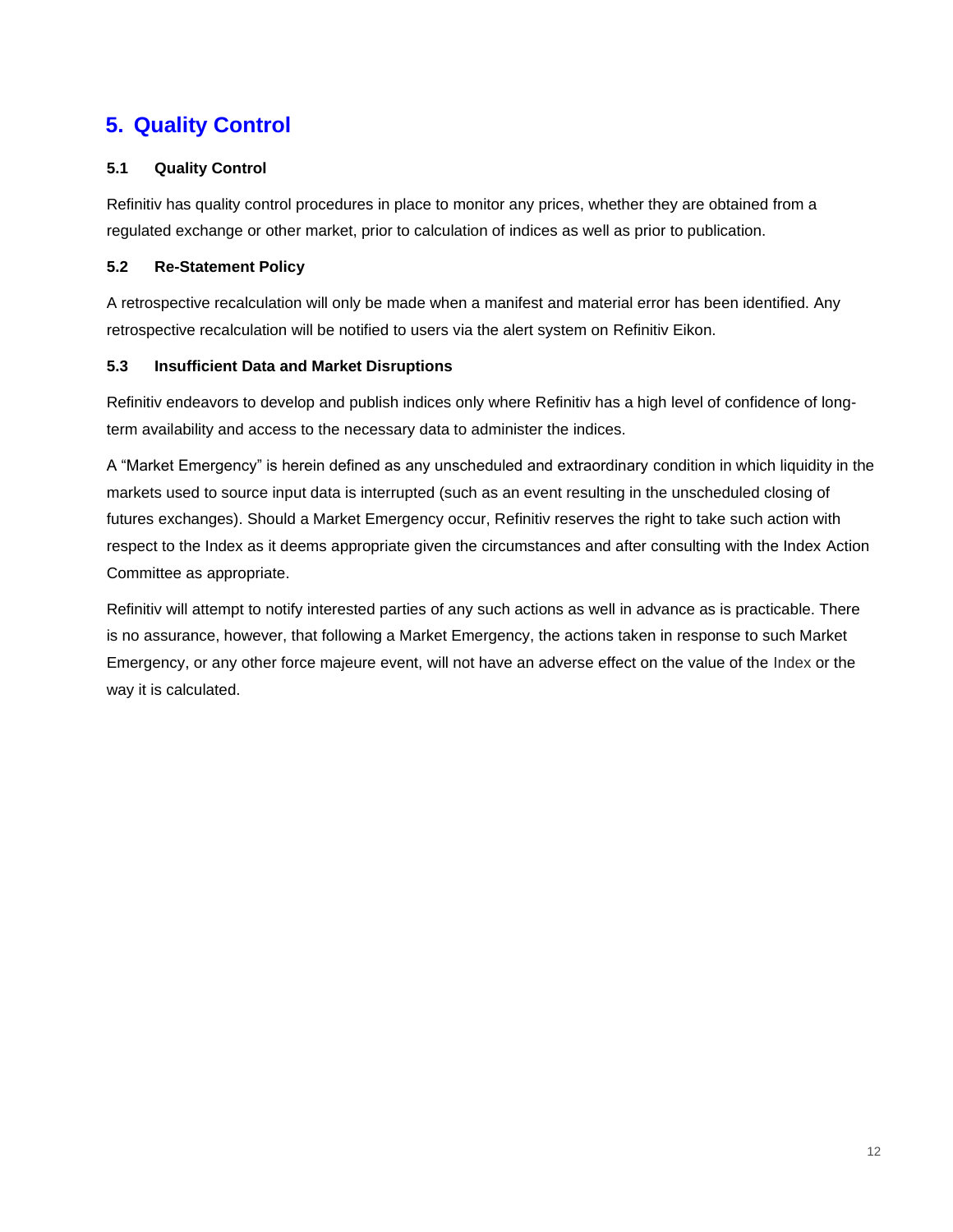### **6. GOVERNANCE**

There is a committee to oversee the Index at Refinitiv Index Business that constructs the index, and ensures that the attributes the index claims to possess are indeed present. This committee also owns index rebalances.

#### <span id="page-12-0"></span>**6.1 Index Action Committee**

There is an internal index action committee (IAC) at Refinitiv Indices. The IAC reviews country and region indices and rebalances. It is composed of the Refinitiv Equity Indices Benchmarks Manager, Refinitiv Commodity Indices Benchmarks Manager, Hear of FX Benchmarks Research & Design, Development Manager and Head of Data Operations.

The main activity of this Index Action Committee is to insure that the attributes the index claims to possess – the necessary liquidity, capitalization assignment (large, mid or small-cap) or style considerations – are indeed present. These reviews take place at each rebalance and at each quarterly review. The Index Action Committee also deals with unusual corporate actions which are not handled by the pricing methodology or by the internal data management team that makes hand- adjustments to the index for items such as mergers and delistings. These reviews take place on a monthly or more frequent basis. Finally, as each index needs a minimum number of constituents in order for its price to be computed, the Index Committee decides if an index should be discontinued or possibly resurrected. This decision will normally be made during the rebalance period but could happen more often.

#### **6.2 Benchmark Manager**

The Benchmark Manager is a subject matter expert and is responsible for the integrity and quality of the Index which includes the following specific responsibilities:

- Interpreting the Index Methodology and implement the change procedure (if any)
- Reviewing feedback received from the Index stakeholders.
- Developing and implementing changes to the Index Methodology pursuant to feedback from Index stakeholders or in response to market events, subject to Section 7.2, Cessation of an Index.
- Managing interaction with Index stakeholders

#### <span id="page-12-1"></span>**6.3 Index Stakeholder Feedback**

The Benchmark Manager may seek the views of market participants and other Index stakeholders on a bilateral basis from time to time or through one or more Index Advisory Groups. Issues on which the Benchmark Manager may consult Index stakeholders include conditions in the underlying markets that the Index represents, the representativeness of the input data used in the determination of the Index, the performance of the index with respect to the underlying markets that it represents, potential changes to the index calculation methodology, the weight calculation algorithm and exceptional market events.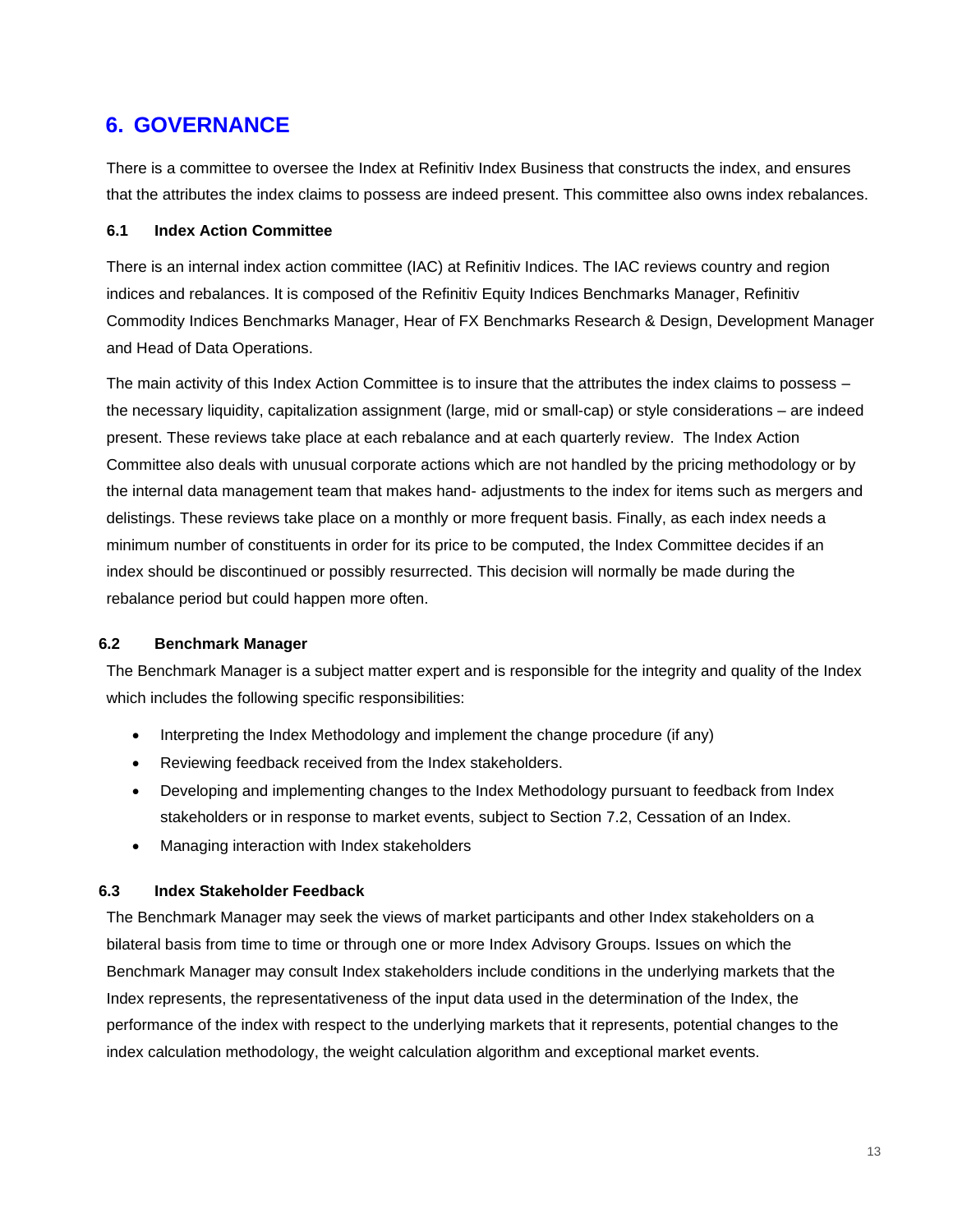# **7. METHODOLOGY REVIEWS AND CHANGE PROCEDURES**

#### <span id="page-13-0"></span>**7.1 Review of the Methodology**

The Refinitiv ESG Global Select Dividend 40 Methodology is reviewed once a year and, if required by market events, more frequently. Any potential changes to the Methodology are reviewed by the Index Action Committee.

#### **7.2 Cessation of An Index**

Refinitiv aims not to stop the publication of any index that is used as a benchmark.

For those cases where Refinitiv does decide to stop the publication of an index, Refinitiv will look to find a suitable successor to its role as Administrator of the index. Should no successor be found, Refinitiv will conduct a consultation with any relevant stakeholders, the Index Action Committee and the Refinitiv Independent Oversight Committee. Refinitiv will publish a notice on its website about the possibility of stopping the publication of the Index and inviting anyone to provide feedback.

Such notice will be posted at least 6 months, where possible, prior to cessation of publication of the index, or on a best efforts basis for circumstances beyond the control of Refinitiv. After the consultation period, Refinitiv will publish externally the timeline for cessation. Internally, detailed operating procedures will be drafted to ensure a managed cessation.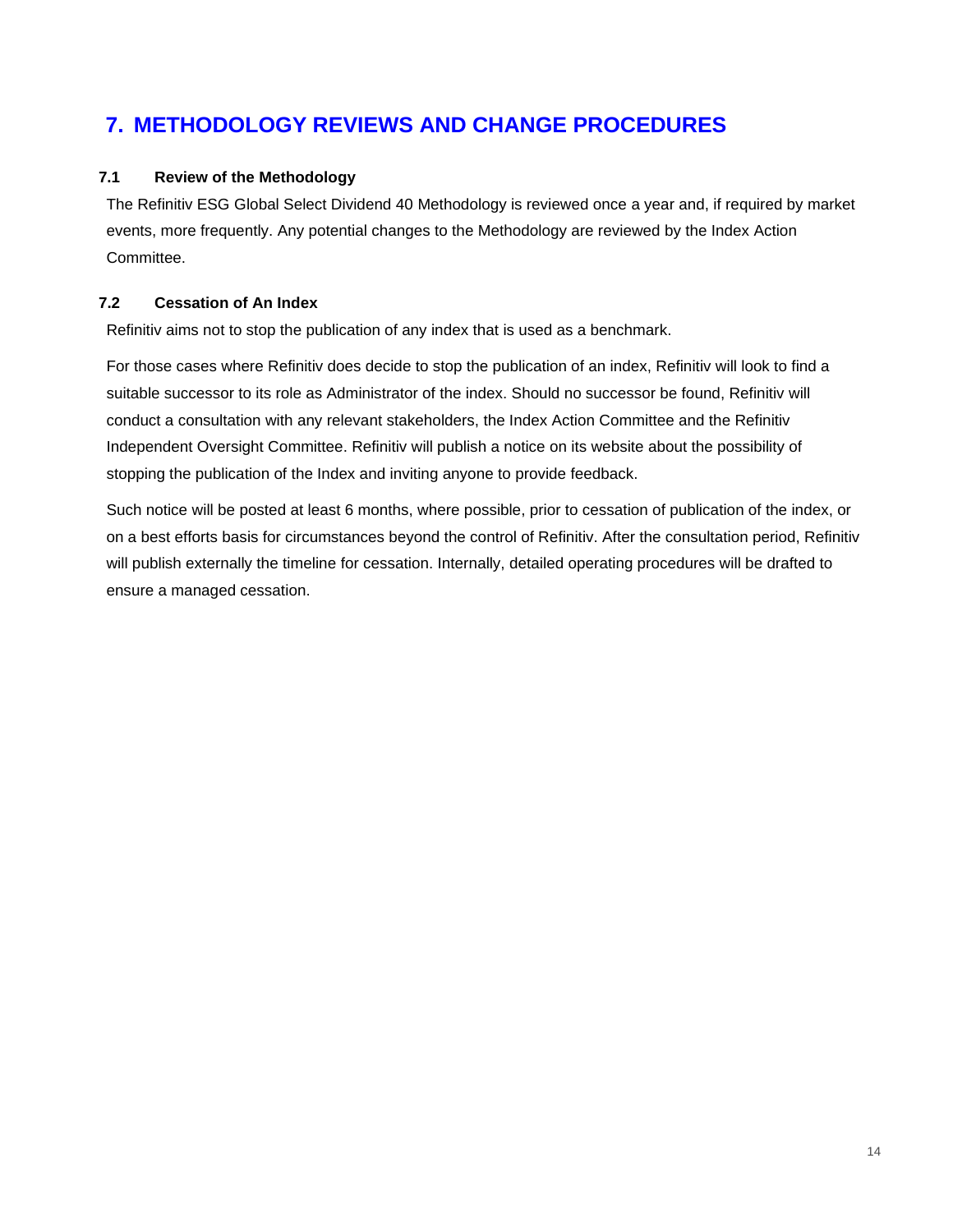# **8. APPENDIX**

# **8.1 Appendix I: Withholding tax rates applicable to the index**

| Country               | Rate   | Country        | Rate   | Country              | Rate   | Country           | Rate |
|-----------------------|--------|----------------|--------|----------------------|--------|-------------------|------|
| Argentina             | 7%     | Australia      | 30%    | Austria              | 27.50% | <b>Bahrain</b>    | 0%   |
| Belgium               | 30%    | <b>Bolivia</b> | 12.50% | <b>Brazil</b>        | 0%     | <b>Bulgaria</b>   | 5%   |
| Canada                | 25%    | China          | 10%    | Columbia             | 35%    | Czech<br>Republic | 15%  |
| Denmark               | 27%    | Egypt          | 10%    | Finland              | 20%    | France            | 30%  |
| Germany               | 26.38% | Greece         | 15%    | <b>Great Britain</b> | 0%     | Hong Kong         | 0%   |
| Hungary               | 0%     | Iceland        | 20%    | India                | 0%     | Indonesia         | 20%  |
| Ireland               | 20%    | Israel         | 25%    | Italy                | 26%    | Japan             | 20%  |
| Korea                 | 22%    | Kuwait         | 0%     | Luxembourg           | 15%    | Malaysia          | 0%   |
| Mexico                | 10%    | Monaco         | 0%     | Morocco              | 15%    | Netherlands       | 15%  |
| <b>New</b><br>Zealand | 30%    | Nicaragua      | 15%    | Norway               | 25%    | Pakistan          | 20%  |
| Panama                | 10%    | Paraguay       | 15%    | Peru                 | 5%     | Philippines       | 30%  |
| Poland                | 19%    | Portugal       | 25%    | Puerto Rico          | 10%    | Qatar             | 0%   |
| Romania               | 5%     | Russia         | 15%    | Saudi Arabia         | 5%     | Singapore         | 0%   |
| South Africa          | 20%    | Spain          | 19%    | Sweden               | 30%    | Switzerland       | 35%  |
| Taiwan                | 21%    | Thailand       | 10%    | Turkey               | 15%    | Ukraine           | 15%  |
| <b>UAE</b>            | 0%     | US             | 30%    | Venezuela            | 34%    | Vietnam           | 5%   |
| Zimbabwe              | 10%    |                |        |                      |        |                   |      |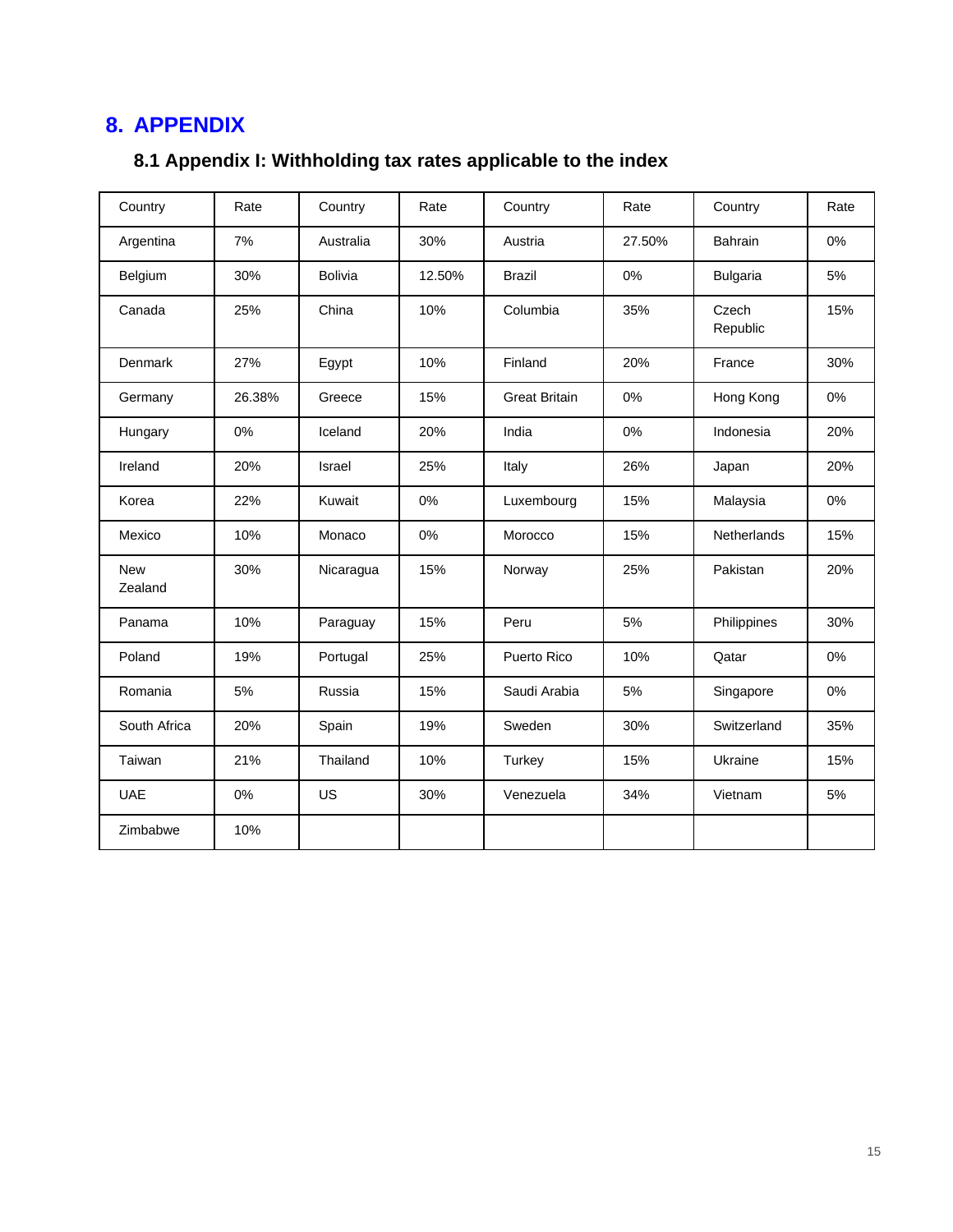| <b>Month &amp; Year</b> | Update                                                                        |
|-------------------------|-------------------------------------------------------------------------------|
| <b>March 2021</b>       | Publish Methodology at Index Launch                                           |
| May 2021                | Added section 4.3 on Dividend Cancellation and ad-hoc Rebalance               |
| June 2022               | Added section 4.4, on Removal of index constituents due to trading suspension |

### **8.2 Appendix II: Updates to the Index Methodology**